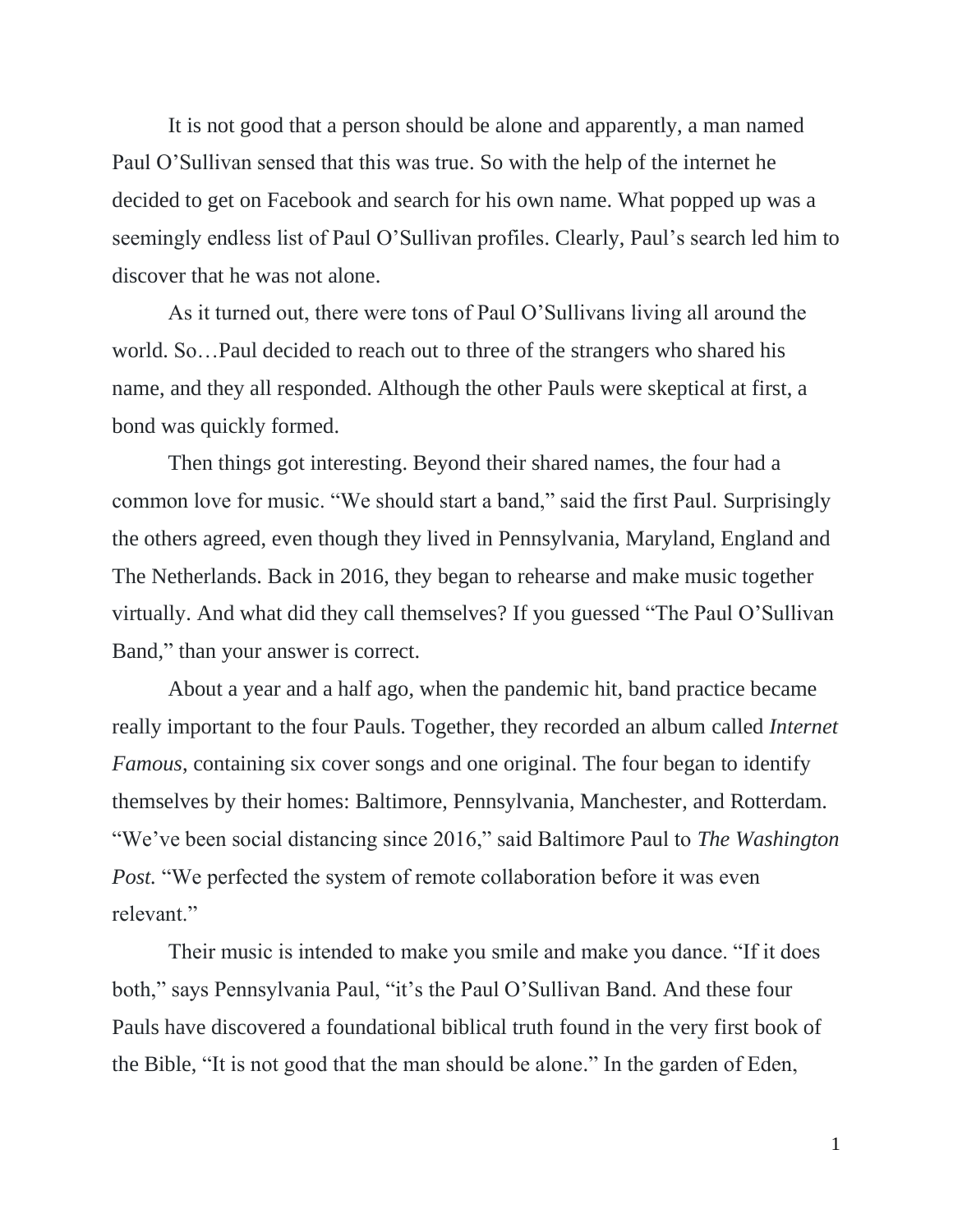God realizes that the first man will not be able to thrive on his own, so God decides to "make him a helper as his partner."

First, God had created the animals of the field and birds of the air, but none of those creatures was found to be a suitable helper and partner for Adam. Then God eventually causes a deep sleep to fall on the man, removes one of his ribs, and forms a woman to be his helper and partner. The man wakes up and says, "This at last is bone of my bones and flesh of my flesh." The two are made equally in the image and likeness of God, and this is demonstrated by the use of the term "helper, " which is in no way intended to communicate subservience.

In fact, the Hebrew word for helper, *ezer,* is most often used to describe God as being a helper of human beings. Such a helper is always strong, working to save and to rescue. In the Bible, the word is used twice to describe women, three times in reference to military support, and 16 times to describe God. So, when the woman is created to be a helper and a partner to the man, she is not made to be a second-class citizen. Quite the opposite. God seems to be saying in this verse, "here is your savior and your rescuer!

According to our First lesson this morning, clearly, God has created us for community, created us to help and support each other, so that we do not have to face the challenges of life alone. Each of us is a creation of God, equally made in the image and likeness of God, with more in common than we think. Which begs the question, What would it mean to make our church and community a kind of "Paul O'Sullivan Band"?"

First, we need to understand that as followers of Christ **true helpers, are there to assist, save, and rescue each other.** In the Christian community, we are supposed to be strong and bold, not weak and timid, in our support and care for one another. "Bear one another's burdens, and in this way you will fulfill the law of Christ," says the apostle Paul to the Galatians. "So then, whenever we have an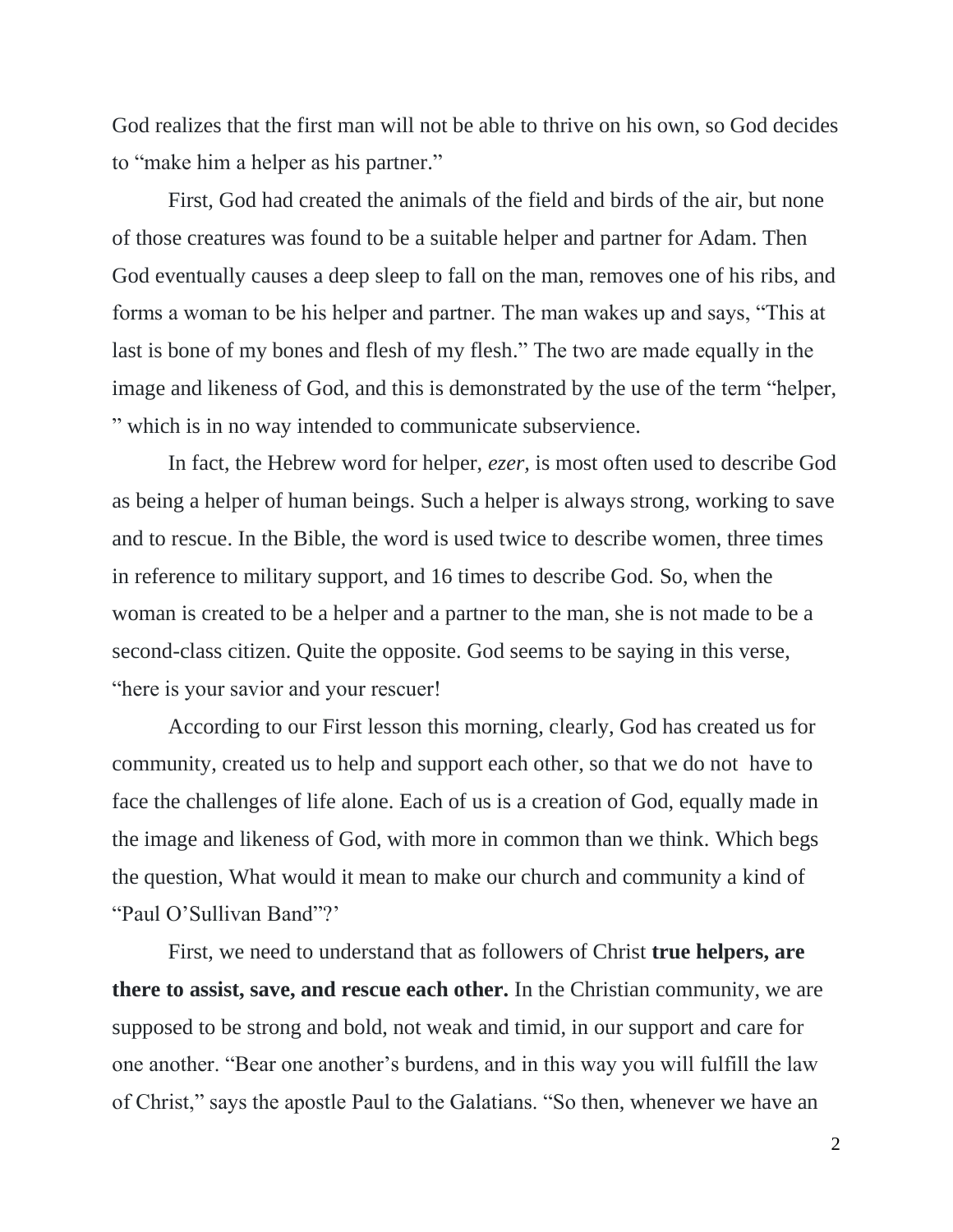opportunity, let us work for the good of all, and especially for those within the family of faith."

Next we need to remember that our Lord calls us to bear one another's burdens. And we can do this this in a number of different ways such as offering up a listening ear … providing a ride to a medical appointment … giving an afternoon of child care to someone we know who might need a break, we can pay a month's rent or a utility bill for a family in need, and we can little acts of random kindness liking paying for the coffee or the meal of the person behind us in a drive thru.

**Finally we should do all that we can to Work for the good of all.** This means working to expand affordable housing in our communities, paying workers a living wage, supporting community health clinics, standing against racism and fighting other injustices that affect the poor, the disenfranchised, and those considered to be the social outcasts of our society. This is **Especially true for those who belong to our family of faith.** We show this focus when we make sure that children are welcomed fully in worship … when we create small groups for every member of the congregation, even those with special needs … when we provide tangible help to church members facing financial difficulties, marital problems, and illnesses of body, mind or spirit.

Each of us is challenged to answer the question posed by James, the brother of Jesus: "If a brother or sister is naked and lacks daily food, and one of you says to them, 'Go in peace; keep warm and eat your fill,' and yet you do not supply their bodily needs, what is the good of that?" Great question. The answer, of course, is, "It's no good." James concludes by saying, "So faith by itself, if it has no works, is dead."

We are true helpers when we do the work of saving and rescuing, boldly bearing one another's burdens and supplying for the bodily needs of our brothers and sisters. Once we engage in this kind of helping, we become *full partners* with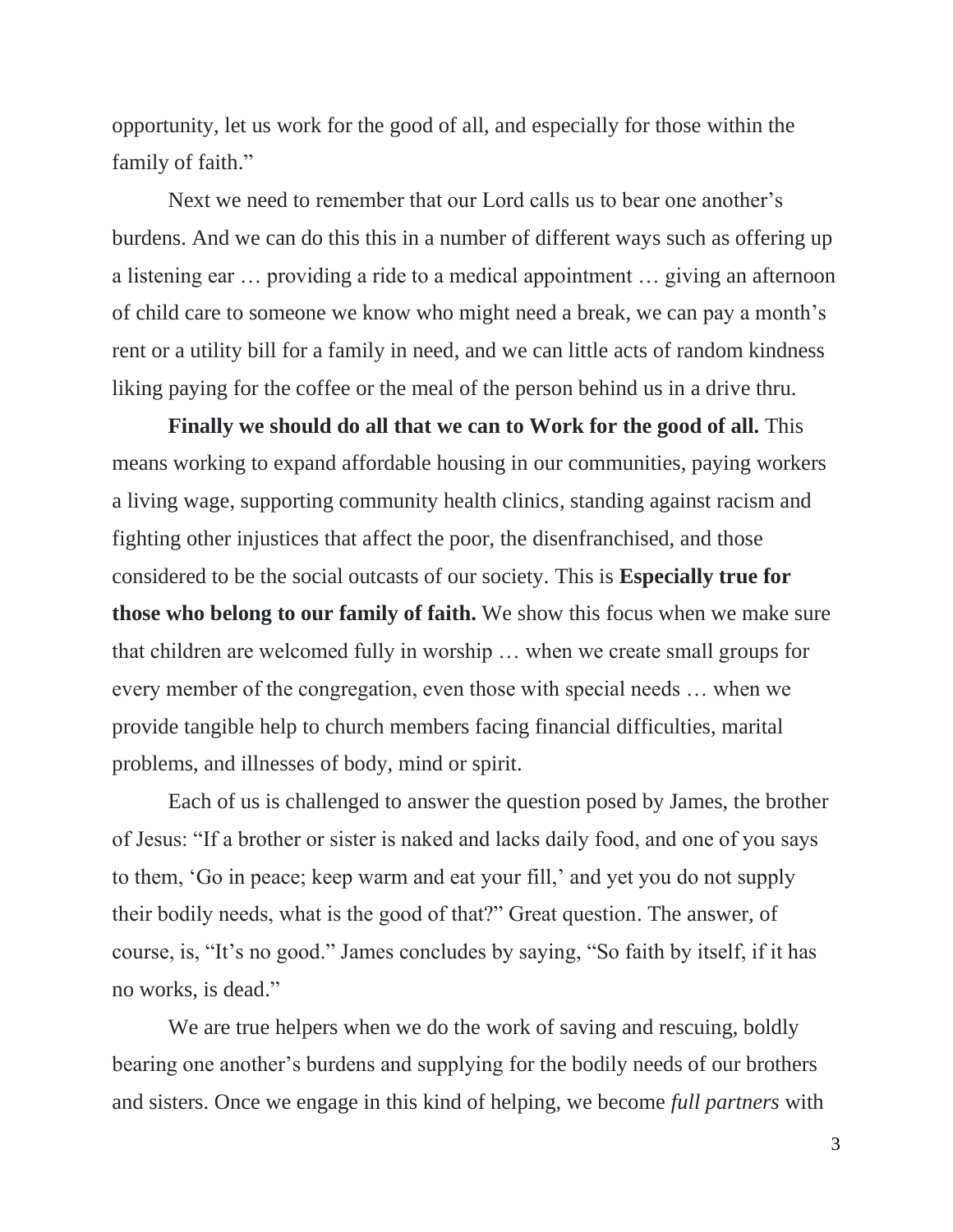one another. Together, we are so much stronger than we are as isolated individuals. As Paul says to the Corinthians, "we were all baptized into one body — Jews or Greeks, slaves or free — and we were all made to drink of one Spirit."

In a novel called *City of Peace,* a Methodist pastor named Harley Camden makes a discovery about the power of community after a rock is thrown through the window of a local bakery owned by Muslim immigrants. "Here is what I challenge us to do today," he said to his congregation in his Sunday sermon. "After worship, let's walk as a group to the Riverview Bakery. Let's walk as one body, as the body of Christ, as the physical presence of our Lord in the world today. Let's line up and support this business as a manifestation of the Spirit, as an act that shows the reality of our love."

Looking out over the congregation during the closing hymn, Harley felt strongly that he was being led by the Spirit of God, with the support of a large number of his church members. In fact, when he gathered with the congregation in the parking lot after the service, he was shocked by the number of people who were interested in walking to the Riverview Bakery. There had been close to a hundred people in worship, and Harley guessed that about 75 were ready to march.

The members of Harley's church were partners — full partners — in showing love and support for their immigrant neighbors. Like members of the Paul O'Sullivan Band, they crossed the barriers of country and culture to establish supportive friendships. As people devoted to partnership, we can and should reach beyond the Christian community to work with others for the *common good.* We do this because God has created all of the people of this world in His image and likeness, and because Jesus challenges us to take such action in the world.

In the parable of the good Samaritan, a Jewish man is attacked by robbers, who strip him and beat him. A Jewish priest sees him and passes by on the other side. Then a Levite spots the beaten man and walks around him. But then a

4